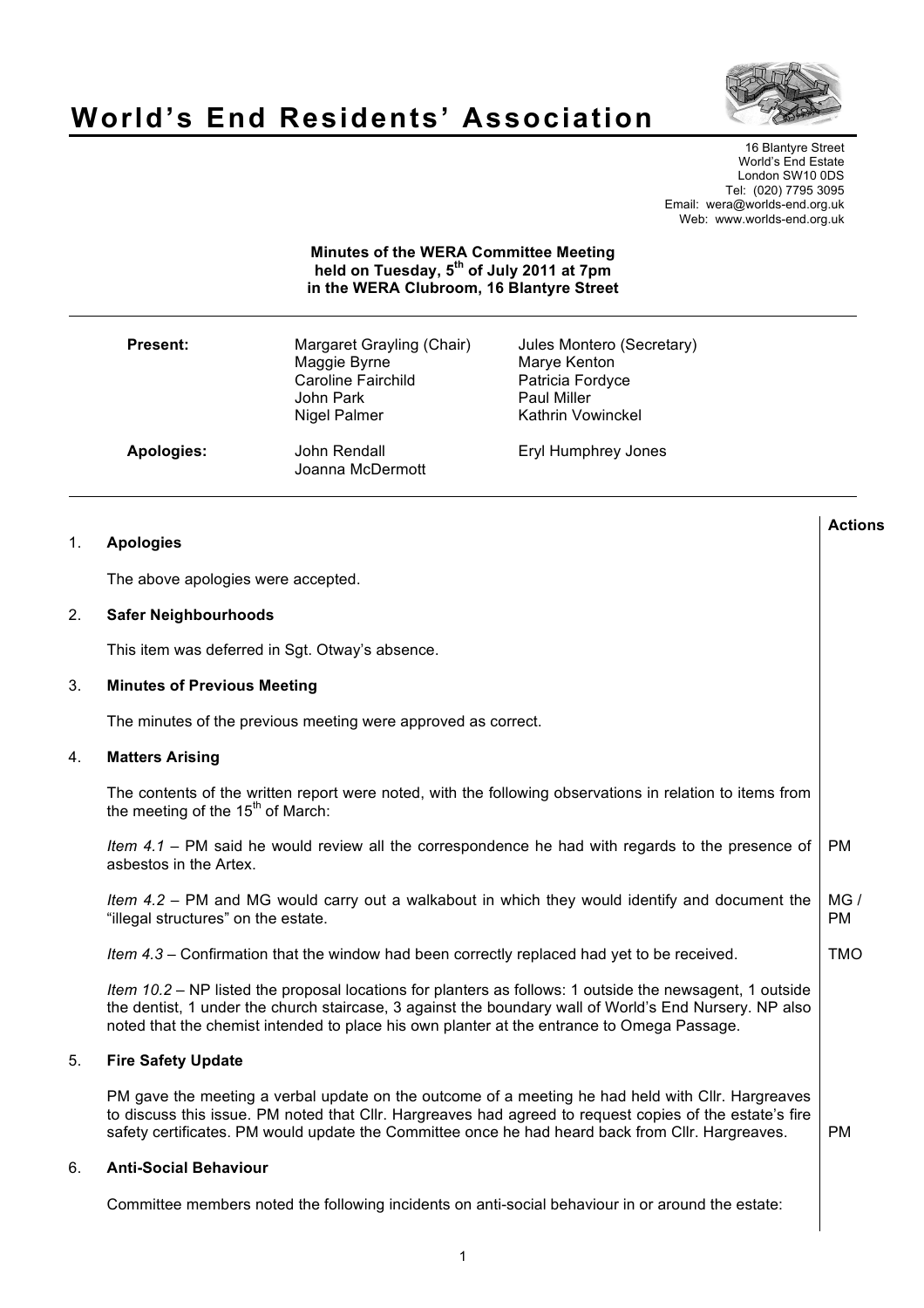### *"Roaming" groups in the estate's communal areas*

Committee members reported numerous groups of youths / young adults congregating in, and travelling around, communal areas of the estate.

The groups were reported to concentrate on many of the estate's walkways, notably Dartrey and Middle Dartrey Walk (outside the estate's sheltered housing scheme) and Berenger Walk, as well as in the estate's communal gardens, particularly those on the first floor, and the stairwells in Dartrey Tower, Berenger Tower, and Ashburnham Tower.

The groups were composed of both boys/men and girls/women.

The groups consumed large amounts of alcohol and then became anti-social, noisy and intimidating.

The groups had been seen reselling alcoholic beverages to those "attending".

It was noted that the behaviour these groups had been highlighted at the Police (Ward) Panel meeting which had taken place on the  $30<sup>th</sup>$  of June. Those who had attended the meeting reported that there was no obvious sign of any subsequent action to deal with the problem as the groups continued to congregate on a nightly basis.

One Committee noted that visitors had asked to be escorted onto the estate as a result of the presence of these groups.

It was noted that groups had congregated on the walkways. A message was left on the Safer Neighbourhood Team's voicemail in relation to the behaviour of the groups whilst the meeting was taking place.

#### *Children from Chelsea Academy*

Committee members reported the presence of large groups of teenagers travelling to/from the Chelsea Academy on the Piazza.

The groups formed both in the morning and in the afternoon. In the afternoon the groups formed after the teenagers had been escorted from the school up to the Piazza by PCSOs. No attempt appeared to be made to subsequently encourage them to vacate the Piazza by public transport.

It was noted that some of the teenagers had bicycles and were cycling around the Piazza in a dangerous manner.

One Committee member noted a serious incident in Burnaby Street involving school children from the Academy where knives had been seen.

It was suggested that the Chelsea Academy be contacted with regards to these issues.

#### *Anti-social behaviour in Cremorne gardens*

Committee members described incidents where groups were consuming and reselling alcohol within the park. Some felt that the park was in danger of becoming a "no go" area as a result as the groups which were often anti-social, noisy and intimidating.

#### *Other*

It was noted that people were consuming substantial amounts of alcohol in public in the Piazza.

It was noted that the bin area next to the Police office on the Piazza was being used as a toilet.

It was noted that children were climbing onto the roof of the Chelsea Theatre.

## 7. **RA Events**

MG proposed organising one or more day trips for residents using some of the RA's funds. The Committee members present agreed to the proposal. MK, MBy, and PF offered to assist on the trips. A number of suggestions for possible destinations were made, including whether it might be possible to organise a trip on a river boat. MG and JM said they would progress the proposals.  $\blacksquare$  MG / JM